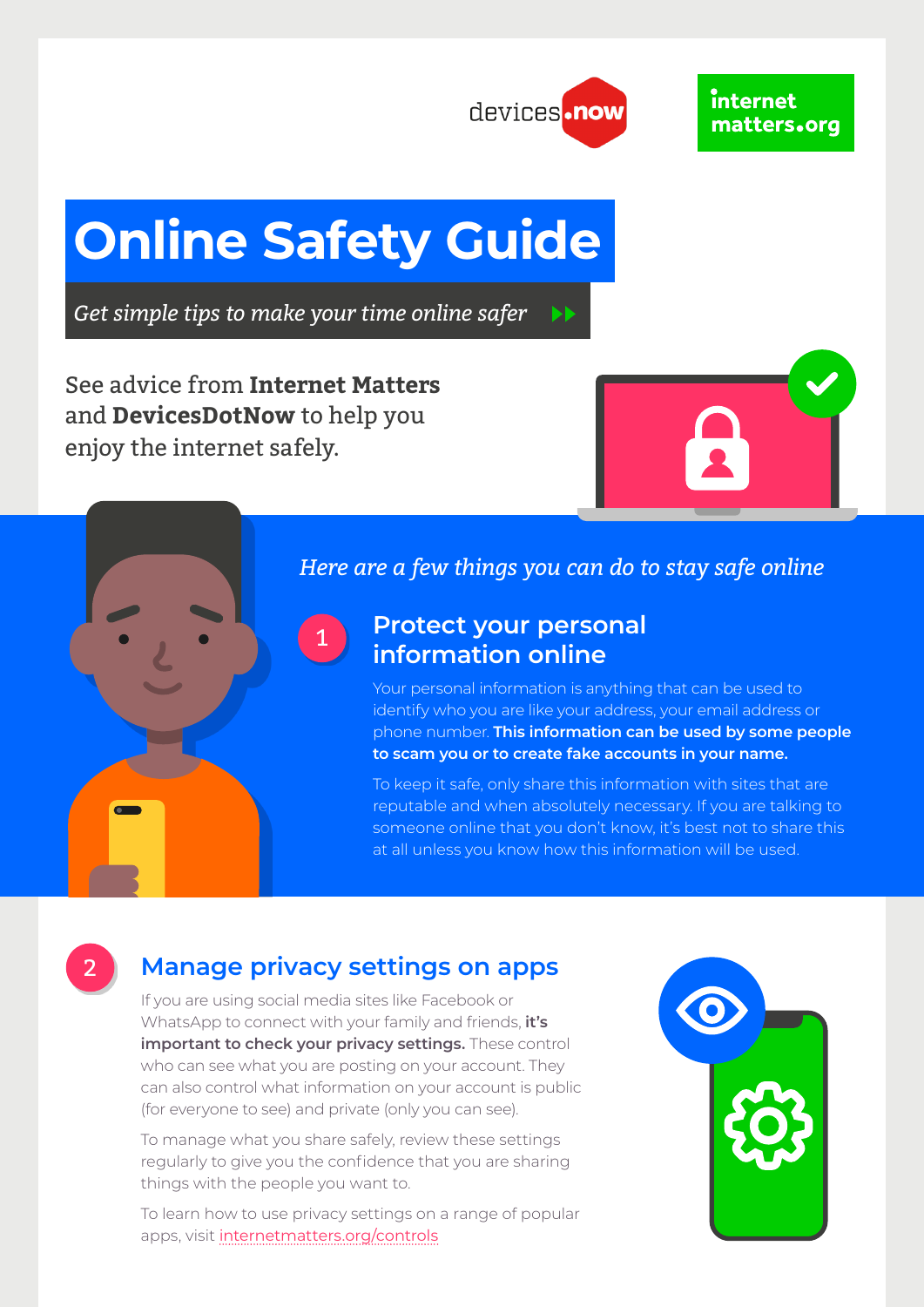

4

# **Spot the difference between what's fake and what's real**

With so many people sharing information online, at times **it can be hard to see the difference between what's real and what is fake online.** 

Sometimes people may share something with you that they think is real but it's not. Scammers may also send you fake emails pretending to be from your bank or other organisations to collect your personal information. Or you might accidentally visit a fake website set up to pretend to be real to scam you.

#### **To check if something is real online you should:**

- **•** Check the source of the information
- **•** Do a search on the organisation or person it's come from to see if they are real
- **•** Check if the web address looks suspicious
- **•** If it's fake, report it, delete it, and don't share it.

# **Manage your money safely**

3

To keep your financial information safe online, when shopping or banking, **make sure that you are using a secure website before giving your personal details.** 

To check this, **look for a padlock symbol in the browser bar** and make sure the web address begins with 'https' rather than 'http'. The 's' stands for secure. Try to **buy from companies you know**. Avoid using a public Wi-Fi connection to avoid hackers getting your details.

To learn more about keeping your money safe online visit [moneyadviceservice.org.uk](http://moneyadviceservice.org.uk)